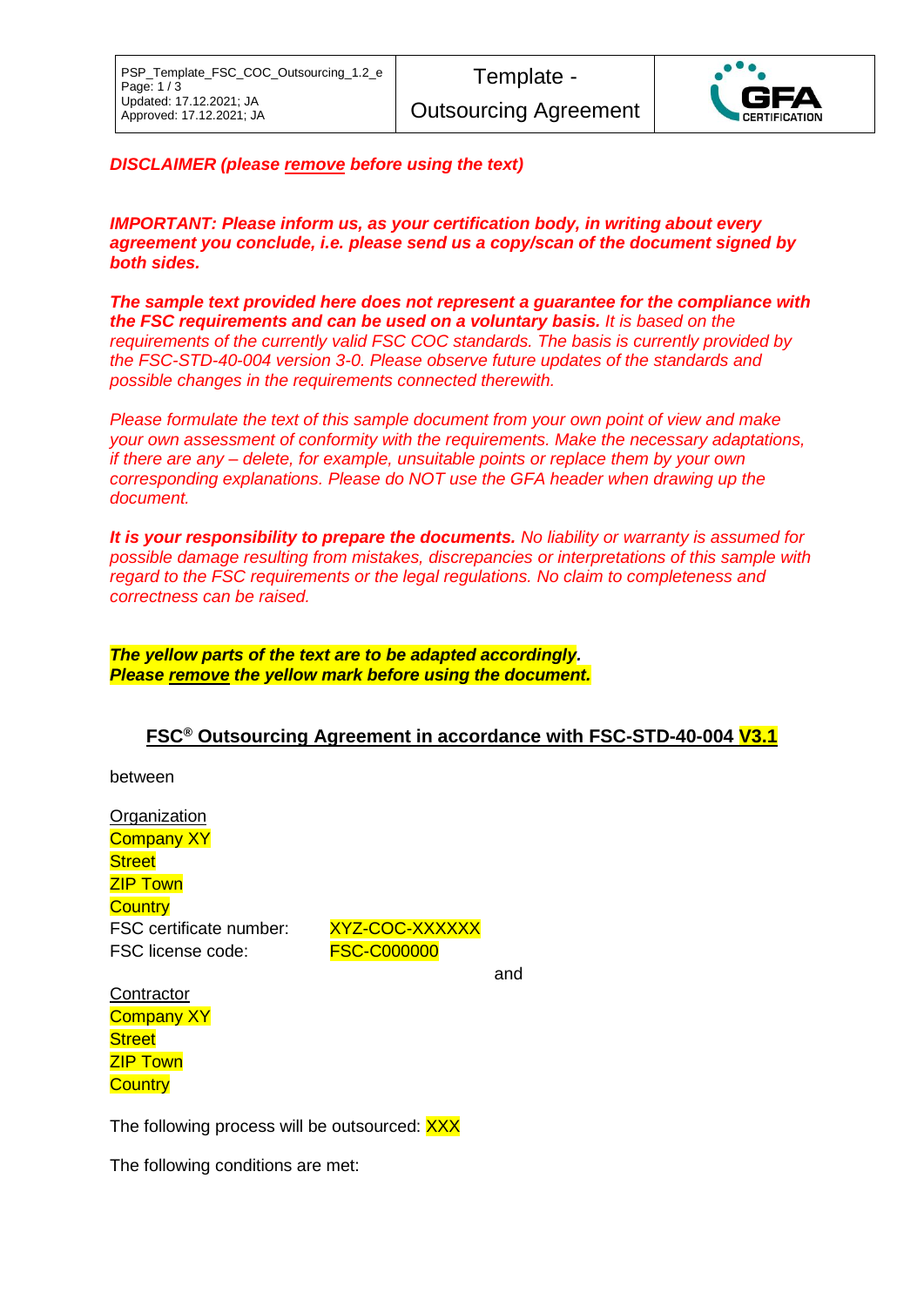- a) The organization shall maintain legal ownership of all materials during the outsourcing process. The material provided by the organization does not become the property of the contractor.
- b) Activities are not outsourced to other (third part) companies.
- c) The outsourcing is carried out exclusively according to the instructions of the organization. The applicable certification requirements and all applicable procedures of the organization to the outsourced activities are also complied with by the contractor. The contractor is informed by the organization.
- d) The material under the contractor's responsibility shall not be mixed or contaminated with any other material during the outsourced activity. It is identifiable at any time during the outsourcing process.
- e) The contractor shall keep records of inputs, outputs, and delivery documentation associated with all material covered by the outsourcing agreement.
- f) The contractor will not make any unauthorized use of the FSC trademarks of the organization (e.g. on the contractor's products or website)
- g) If the contractor applies the FSC label to the product on behalf of the organization, the contractor shall only label the eligible products produced under the outsourcing agreement. The contractor observes that the FSC trademarks meet the regulations for trademark use.
- h) The contractor acknowledges and implements the FSC core labor requirements which are specified in the Annex.
- i) The organization's certification body has the right to audit the contractor if there are any special reasons.
- j) If there is an increased risk for outsourcing (so-called high-risk outsourcing), the contractor will be audited annually by the organizations certification body.
- k) The organization is responsible for checking the incoming documents for compliance with the FSC guidelines.
- l) The organization is responsible for invoicing.
- m) The contractor notifies the organization within the period of 10 business days if the contractor is included in the list of organizations that are disassociated from FSC, in accordance with the FSC-POL-01-004, and therefore subsequently ineligible to provide outsourcing services to FSC-certified organizations.\*

This agreement become effective upon signature and is valid for the duration of the contractual relationship between the two above named parties until revoked.

Date, Place

Signature & Stamp Organization Signature & Stamp Contractor

*\* = the FSC® has suspended the use of this sub-point with effect from 08.09.2017 with ADVICE-40- 004-16. It is currently unclear whether or not the sub-point will be applied in the future.*

\_\_\_\_\_\_\_\_\_\_\_\_\_\_\_\_\_\_\_\_\_\_\_\_\_\_\_\_\_\_\_\_\_ \_\_\_\_\_\_\_\_\_\_\_\_\_\_\_\_\_\_\_\_\_\_\_\_\_\_\_\_\_\_\_